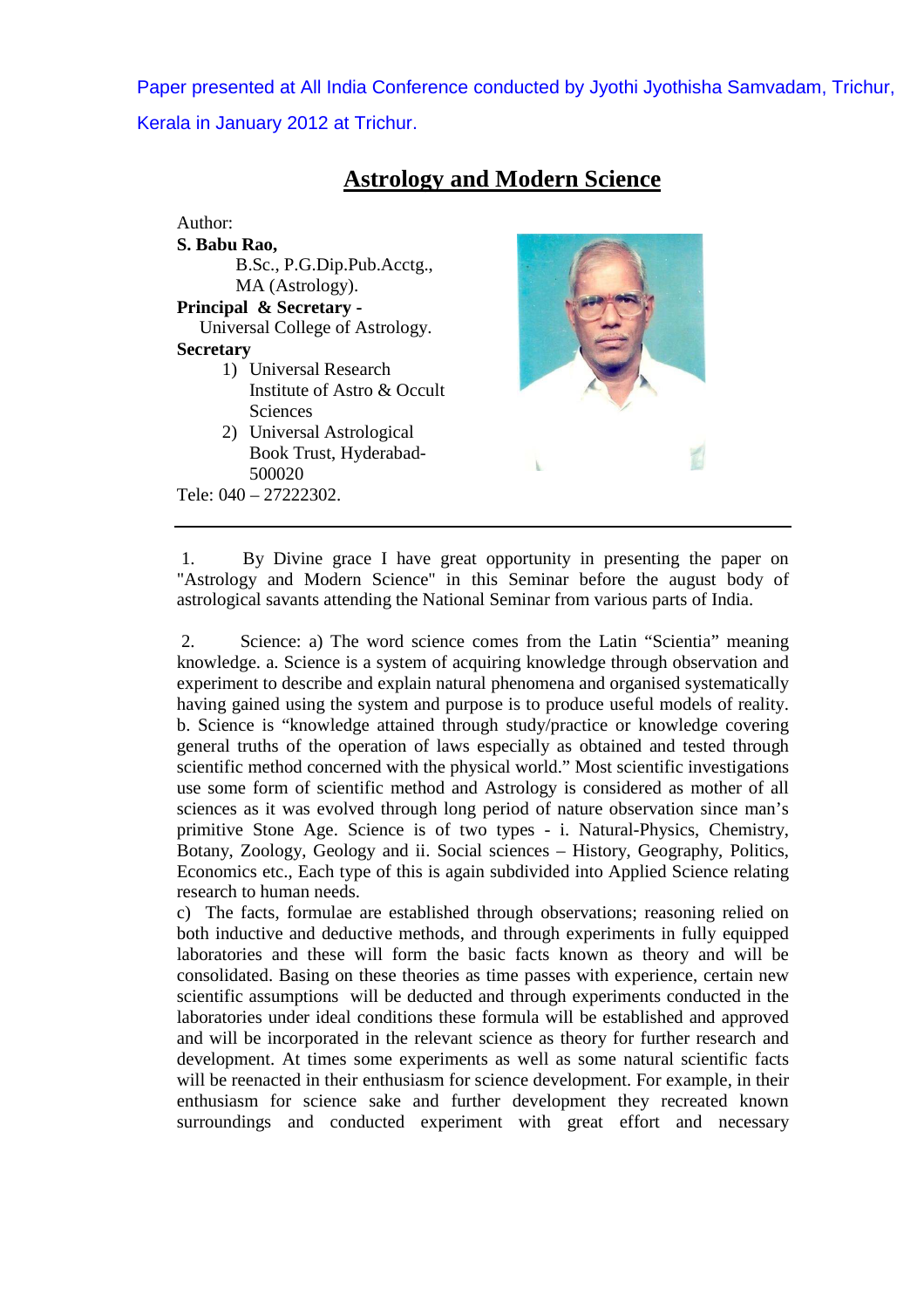arrangements with highly sophisticated latest technology. For example the "Big Bang" theory. It is well known fact that the Universe was created through Big **B**ang explosion of huge, dark and high density whirling mass in semi-fluid state and known as Dark Energy which works against earth's gravitation force. It was proved in 1990 that the universe was ever expanding This Dark energy is similar to tension and in space spreading throughout universe thereby decomposing all the material existing in universe and this will take place for more than 100 billion years. To find the basic source of Dark Energy the scientific world created artificial environment required to conduct Big Bang experiment at 'Lord Harden Collider' in Switzerland and studying the results. The age of the Universe is 13.75 Billion (equal to 1 x  $10^9$ ) Giga) years which is equal to 137 crores years in Indian measure and this was mentioned earlier by our great Rishis as Pralayam.

d) The first development of science and civilization got impetus and acceleration due to invention of printing press in  $15<sup>th</sup>$  Century renaissance period when it had become the easiest way of recording all the events in black and white on the paper. This led to preserving the knowledge for future generations avoiding duplication of work and accelerating knowledge by research for best utilisation to human race and ushering into the age of written word. The second important and effective development is discovery of Computer in the second half of  $20<sup>th</sup>$  century. These developments led to development and boosting Astrology and brought out of ushered in the age of bitten word. All the information which was in obscure and isolated for hundred of years were made available to one and all and the knowledge is spread thereby new discoveries were made through seminars and research. Simultaneously, the available knowledge was consolidated duly revitalizing thereby raising interest in the subject Important thing in this computer age is relieving those men who are scared of mathematics but interested in the predictive part of Astrology.

 3. Astrology: a. It is undeniable fact and true that astrology is a boon given to the man kind by the creator Brahma through one of the great Rushis - Augasthya and others. It is the only science which tells future events relating to human life thereby giving caution and opportunity to face accept and grasp the opportunity for one's happy contented life. All these were predicted by our ancient Rishis through their Divine power known as Divya Dristhi acquired by them through their rigorous discipline, regular planned and pensived life through mystic process of Yoga, as far back as 5000 years BC and which were confirmed in the present civilised, developed scientific era of  $20<sup>th</sup>$  century through the latest invented scientific Instruments. The Big Bang theory discovered by the modern scientists which was basis for creation of this universe was long back narrated by our ancient Sages as Jalapralaya leaving Vishnu and Brahma, the creator and the latter started creating the universe on the command of Narayana. This indicates the greatness of our ancient sages and our culture greatness compared with the modern discoveries which were all stated first by sages and confirmed subsequently by the scientific world. According to Prof.K.S.Krishnamurthy, "astrology offers help and hope in a manner unobtainable by any other method. It is scientific from the ancients' time to the day, but it cannot be demonstrated by test tube methods. Planetary force is all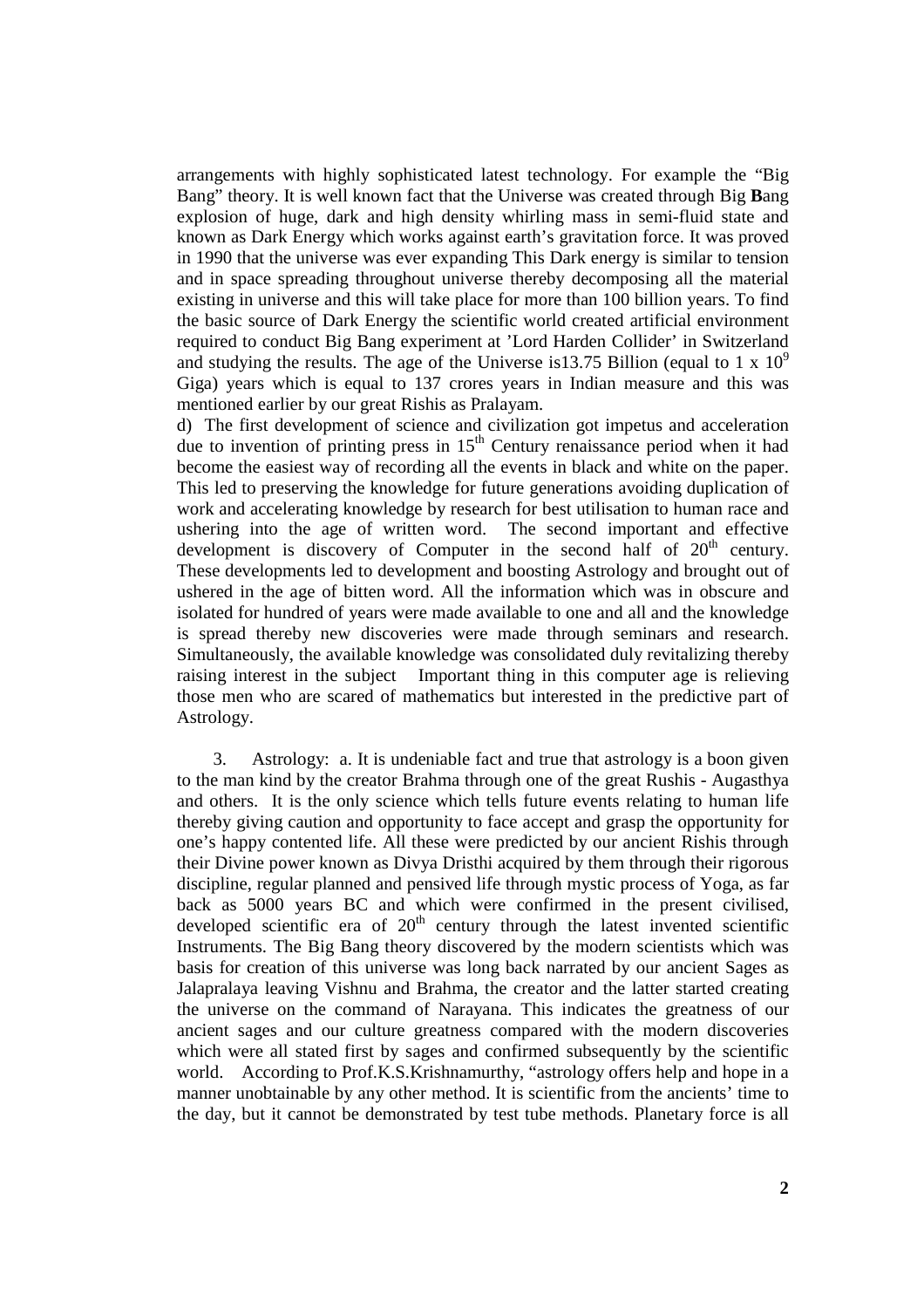about us hidden from our sight and produces effects which are decisive and sensitive". Thus it is clear and evident the difference between the Astrology and the science.

b. Astrology is based on sound and time tested doctrine/reasoning which includes various gross and subtle factors and solid mass evidence regarding applicability and relevance of astrology in practical life. This involves intense study and intricate calculations basing on stars, planets, signs and Bhavas interrelationships and various phenomena on earth including human's life. The astrological reasoning takes into consideration various gross and subtle factors which might be unscientific based on solid mass evidence regarding its applicability and relevance in practical life. An expert, experienced and well versed Astrologer who is rational, open minded, outspoken and irreligious can pinpoint the nature and time of event for all the problems, even the critical ones like health, accidents etc., Numerous people benefited by their guidance duly getting hope and solace. Serious investigators and experienced astrologers will not accept that astrology is outcome of superstitions based on human anxiety and life uncertainty. Because of its evidence astrology held in reverence in spite of failure in rational explanation. "Ayurveda" the Indian ancestral medical science is another example of similar nature and applicability in every day to day life. Apart from the above facts, astrology can be considered as a science due to –

- i. In casting of the horoscope which is the important tool for predictions, the help of mathematics, a science is essential.
- ii. Astrology deals with the planets its movements, longitudes, Latitudes, Declinations etc., which are related to Astronomy, a science.
- iii. Astrology requires the help of Psychology, a social science for giving predictions to the natives tactfully especially regarding health and unexpected and unpleasant matters.
- iv. Sociology and History social sciences are related to Astrology as predictions are to be given taking into consideration of social situation of the society and with the back ground of history taking as experience, astrology can be developed.

 c. The first astrological book written by the great Rishi Parasara in Sanskrit, the mother of all the languages titled -"Bruhat Parasara Hora Shastra" in 5000 B.C. and second astrology book is also in Sanskrit of Varaha Mihira's - "Bruhat Jataka" in 500 AD of Vikramaditya's time. In India we have huge mass of studies and treatises on astrology. Many of them are outcome of the inquiries of earnest and intelligent explorers and strong evidence of planetary influences and their relevance to life. It is believed that astrology is gifted to the world by India and spread to the world and consequent developments of various systems of Astrology like Western, Tajaka etc. It is well known fact the basics of astrology i.e. Graha, Rasi and Bhava Tatwas are the same whatever system may be followed. The first Indian Edition of Astrology was written by Bangalore Suryanarain Rao in diglot form in 1892 (English & Kanada) and subsequently republished as "Compendium of Astrology" omitting Kanada portion.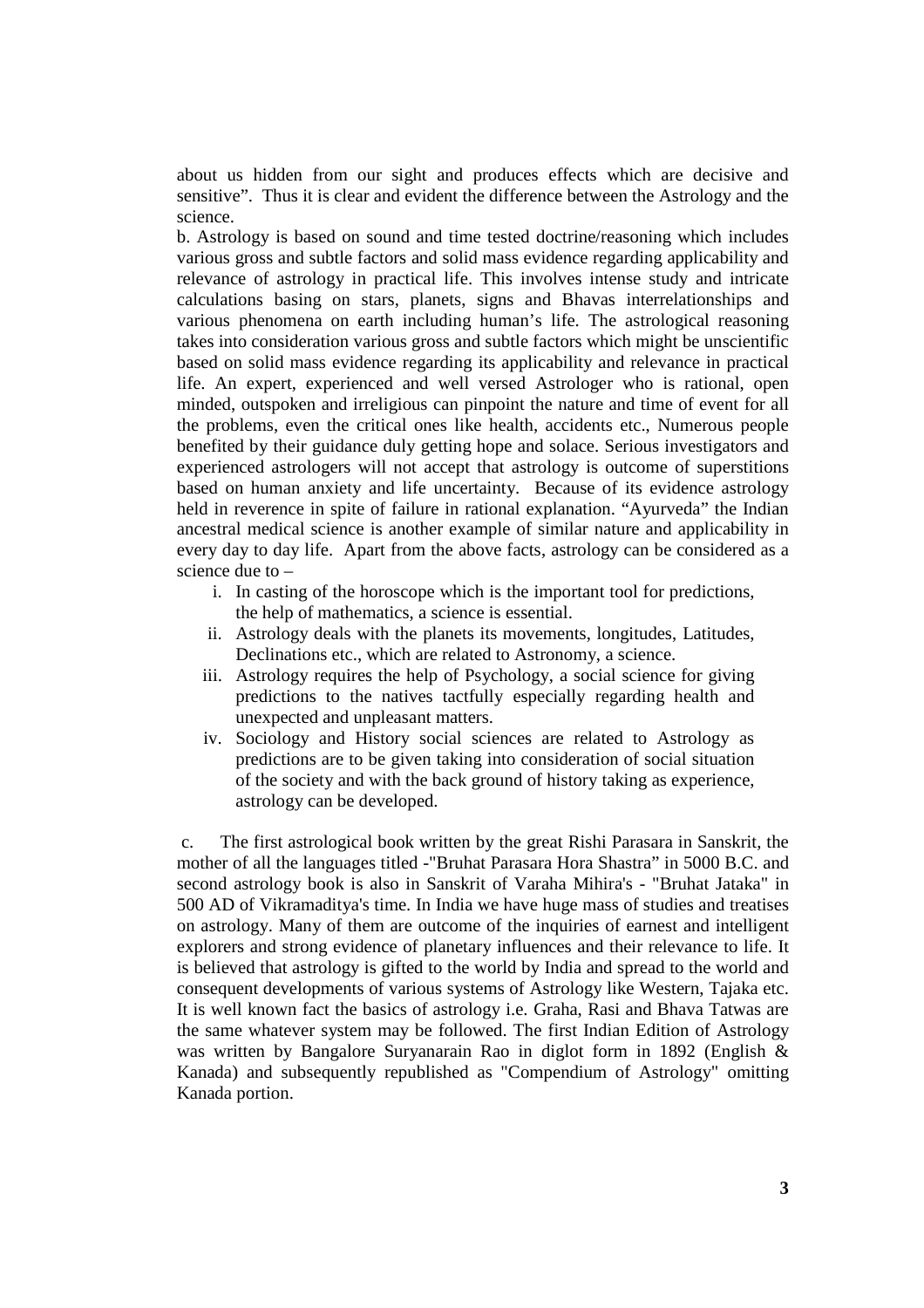4. a) The gap and clash between astrology and modern Science is unbridgeable because they differ in several aspects in both the approach and reasoning. The former's investigation is holistic approach to the life and universe whereas the latter's is analytical one. In this context it can be aptly remembered the quotation of mathematician and philosopher Alfred North Whitefield - "A clash of doctrines is not a disaster-it is an opportunity" thought provoking and apt in the clash between science and religion i.e. astrology. The best example for this statement is in the science of Physics on the nature of light where two contradictory theories by Newton's Corpuscular and Huygens's wave theories. Pointing out that while one group of phenomena can be explained by only on the Huygens's and another large group can be explained only on the former's i.e. corpuscular theory.

 b) We should not blindly accept anything in any sphere of thought without verifying on solid reasons based on research of the competent persons. If a clash occurs between two groups on the details of any point with overlapping should not lead to reject hastily of any doctrine established with solid evidence. We should wait with a history of thought and perspective sense till the doctrines is accepted and established and not with passively and in despair. But if we have any clash it is an indication of having wider truths and finer perspective within which a reconciliation of a deeper religion and more subtle science is found.

5. a) In Modern times every one including Scientists argue in haste, that Astrology having time tested doctrines, is unreliable and unscientific in spite of their contrary encounterance in their life and making mockery of it. Majority of the people pertaining to various categories of higher social status, influential externally they dispose; internally believing and seeking astrological advises, especially in critical and difficult situations. These people don't accept for critical research and come to hasty conclusion without the knowledge of basics. In this context it is apt to state the opinion of the greatest physicist Sir Isaac Newton's statement that he wanted to criticize Astrology and learning the same since 20 years and became strong supporter of Astrology. Here the Scientist put forward three important points –

- i. The most important one being that before commenting on any subject one should have basic acquaintance of the subject.
- ii. Astrology is a vast subject which could not be mastered in a short period.
- iii. It tells the importance and greatness of Astrology on which Newton had.

 b) Now a days throughout the universe all the subjects, both Natural and Social Sciences, are encouraged by the Government by providing funds for further studies and research in various universities. In spite of advanced and intensive training they are failures in every sphere - space research, medical fields etc., whereas in Astrology there is no such facility and encouragement for research. All astrological predictions will not be cent per cent correct and some will go wrong. This is applicable to all subjects without any exception. It is not out of context to mention, that the hospital authorities will take declaration from the patient's close relative absolving the doctors, treating the patient from the risk involved in the treatment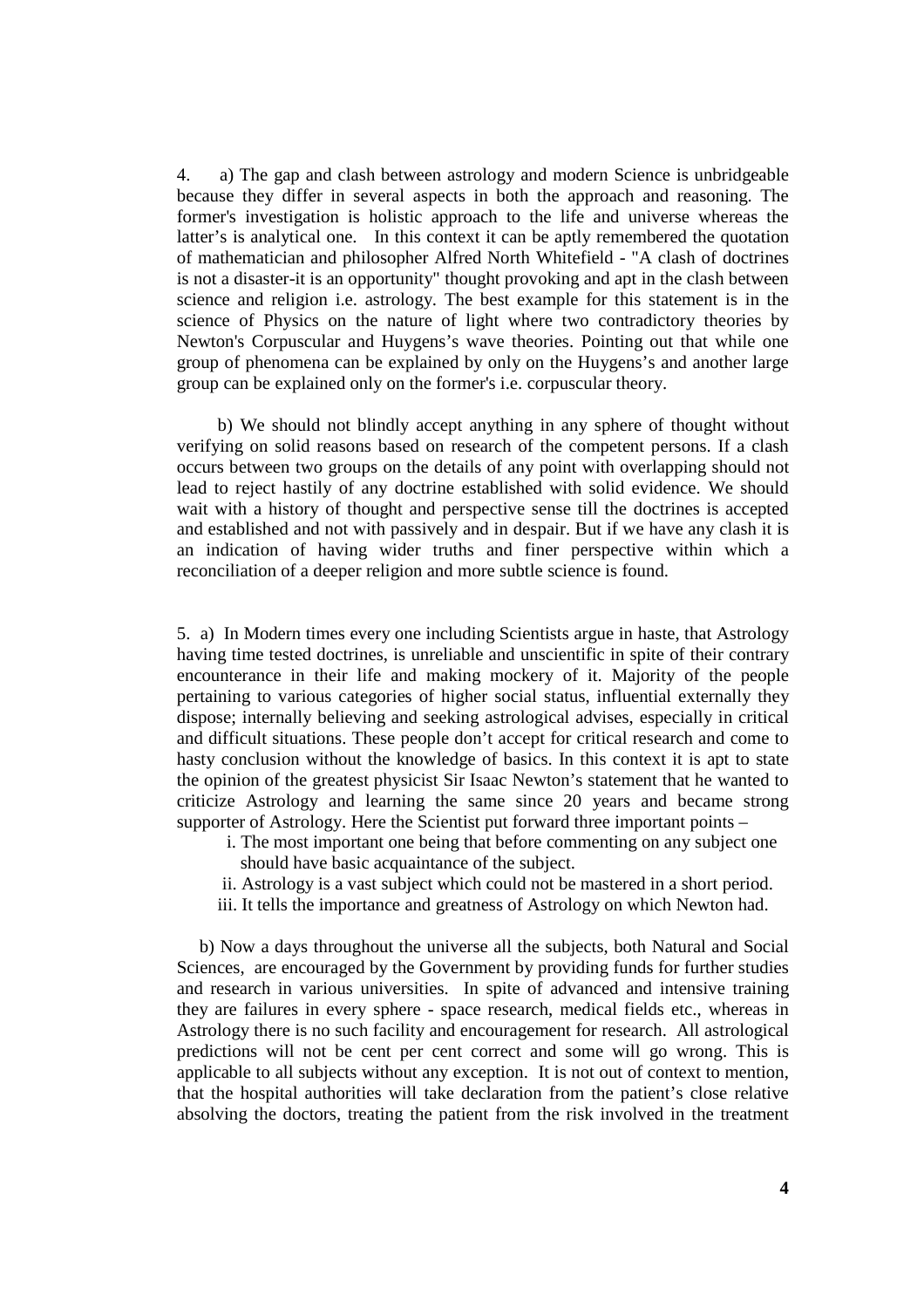even though the doctor is experienced, highly qualified and hospital is equipped with latest, highly sophisticated technical instruments. Further Astrology is neglected and underwent incognito and retardation due to social and political circumstances like foreign invasions/rule in spite of this it has survived because of people's patronage and interest shown by ardent believers, students and followers. Since last two decades interest is growing to study astrology and introduced in various Indian Universities as well as in foreign countries. As a matter fact Astrology is encouraged and followed more seriously in countries like America, England etc., In these countries Astrologers can be sued in Consumers' Council if the predictions fails and so they have more responsibilities and seriousness.

 c) The ancient explorers had strong belief that knowledge can be acquired only through the scientific methods only. It is unfortunate that our Indian Scholars and Scientists do not believe our ancient and traditional knowledge until some foreign countries viz., Germany, England etc., have found their importance, relevance and greatness through their heresy, studies and research. They took strenuous efforts to establish the proved fact by all means published and brought to the attention of the scholarly world. Then only our Indian scholars began to believe our ancients knowledge and their utilization to the human world especially Vedas, Upanishads, Astrology and Ayurveda (Oldest Indian Medical Science). All these knowledge are in Sanskrit language which only a few people know now changes are occurring and our people to study them using the modern scientific methods. In one way we, Indians should be grateful to those foreign scholars for enlightening us our greatness and creating interest for further study.

d) Salient features of our Sages contribution to the scientific knowledge are –

 i. The discovery of subtle and profound psycho-biophyscical connections between human organism and cosmic subterranean process. Their knowledge was more and beyond incomprehensible to the modern European scientific world and these were ignored by concealing their incapacity under argument that oriental wisdom is mere mysticism and showing their inability to distinguish the rational but not yet fully understandable essence from various figments of imagination. Really it is a wonder, our ancient Sages got such knowledge without experiments, ifs and buts that regulate the course of vital processes and the character of the interaction between man and nature, particularly the celestial bodies influence and the various radiation process from space to earth. All this, both in diagnosis and treatment, was considered and shows high level of culture which arouses awe, admiration, .gratitude and thirst for research leading to human race further development. The ancient phenomena discovered by our Sages were found by the modern scientists and made them awe with respect and gratitude, for example –

- i. Pusphak Vimanam is modern Jumbo jets.
- ii. Pasupathastram used in Mahabharata war is Atom bomb.
- iii. The birth of a. Dronacharya, Guru of Pandavas, and b .Birth of
	- Dritharasthra's 101 children, through the process of keeping the embryos in the separated containers, specially made of mud-pots. This is nothing but modern medical method of "In Vitro Fertilisation" (IVF) i.e. test-tube baby process.